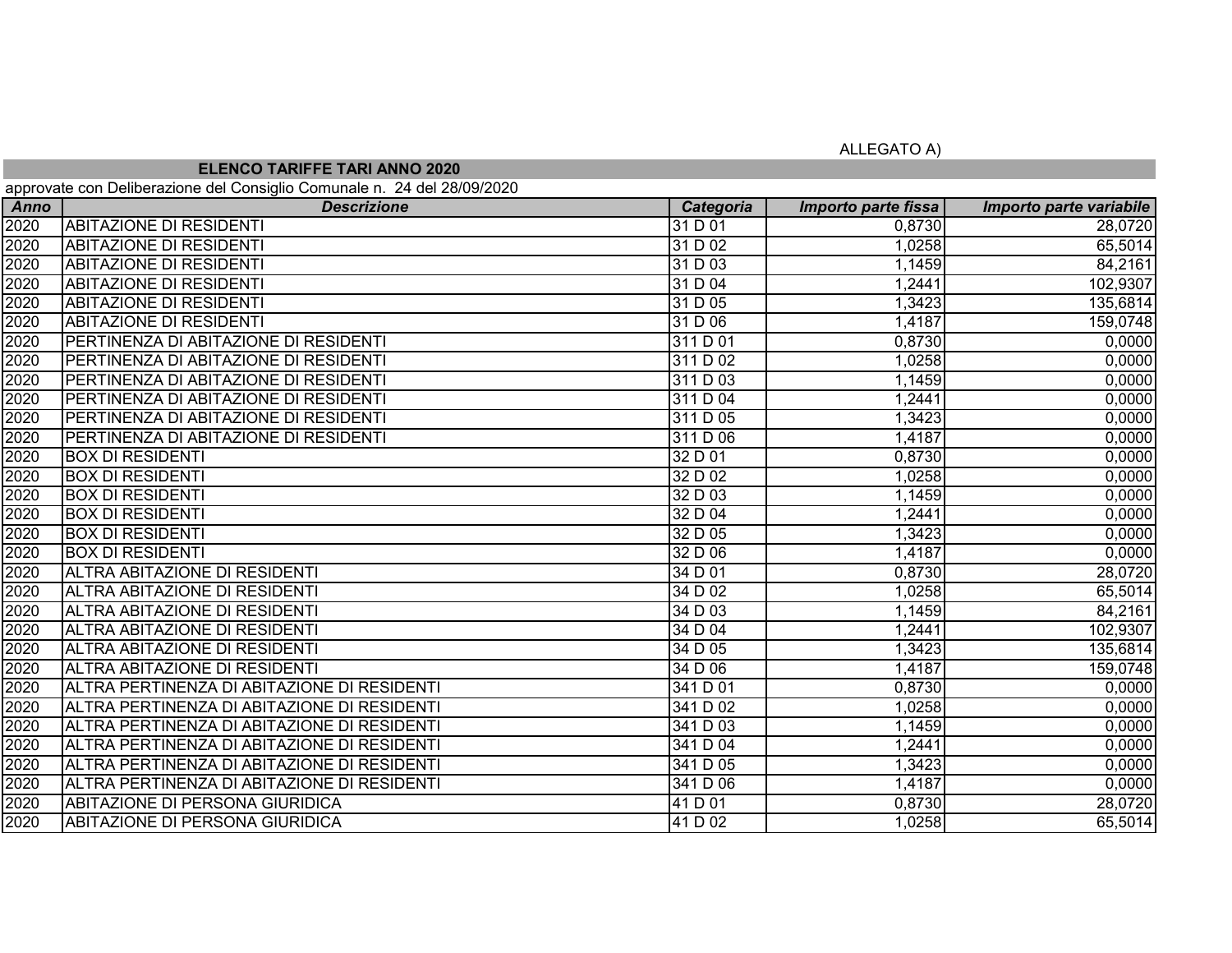| 2020 | ABITAZIONE DI PERSONA GIURIDICA                    | 41 D 03              | 1,1459 | 84,2161  |
|------|----------------------------------------------------|----------------------|--------|----------|
| 2020 | <b>ABITAZIONE DI PERSONA GIURIDICA</b>             | 41 D 04              | 1,2441 | 102,9307 |
| 2020 | <b>ABITAZIONE DI PERSONA GIURIDICA</b>             | 41 D 05              | 1,3423 | 135,6814 |
| 2020 | <b>ABITAZIONE DI PERSONA GIURIDICA</b>             | 41 D 06              | 1,4187 | 159,0748 |
| 2020 | PERTINENZA DI ABITAZ. DI PERSONA GIURIDICA         | 411 D 01             | 0,8730 | 0,0000   |
| 2020 | PERTINENZA DI ABITAZ. DI PERSONA GIURIDICA         | 411 D 02             | 1,0258 | 0,0000   |
| 2020 | PERTINENZA DI ABITAZ. DI PERSONA GIURIDICA         | 411 D 03             | 1,1459 | 0,0000   |
| 2020 | PERTINENZA DI ABITAZ. DI PERSONA GIURIDICA         | 411 D 04             | 1,2441 | 0,0000   |
| 2020 | PERTINENZA DI ABITAZ. DI PERSONA GIURIDICA         | 411 D 05             | 1,3423 | 0,0000   |
| 2020 | PERTINENZA DI ABITAZ. DI PERSONA GIURIDICA         | 411 D 06             | 1,4187 | 0,0000   |
| 2020 | <b>BOX INTESTATO A PERSONA GIURIDICA</b>           | 42 D 01              | 0,8730 | 0,0000   |
| 2020 | <b>BOX INTESTATO A PERSONA GIURIDICA</b>           | 42 D 02              | 1,0258 | 0,0000   |
| 2020 | <b>BOX INTESTATO A PERSONA GIURIDICA</b>           | 42 D 03              | 1,1459 | 0,0000   |
| 2020 | <b>BOX INTESTATO A PERSONA GIURIDICA</b>           | 42 D 04              | 1,2441 | 0,0000   |
| 2020 | <b>BOX INTESTATO A PERSONA GIURIDICA</b>           | 42 D 05              | 1,3423 | 0,0000   |
| 2020 | <b>BOX INTESTATO A PERSONA GIURIDICA</b>           | 42 D 06              | 1,4187 | 0,0000   |
| 2020 | <b>ABITAZIONE DI NON RESIDENTI</b>                 | 51 D 01              | 0,8730 | 28,0720  |
| 2020 | <b>ABITAZIONE DI NON RESIDENTI</b>                 | $\overline{51}$ D 02 | 1,0258 | 65,5014  |
| 2020 | <b>ABITAZIONE DI NON RESIDENTI</b>                 | 51 D 03              | 1,1459 | 84,2161  |
| 2020 | <b>ABITAZIONE DI NON RESIDENTI</b>                 | 51 D 04              | 1,2441 | 102,9307 |
| 2020 | <b>ABITAZIONE DI NON RESIDENTI</b>                 | 51 D 05              | 1,3423 | 135,6814 |
| 2020 | <b>ABITAZIONE DI NON RESIDENTI</b>                 | 51 D 06              | 1,4187 | 159,0748 |
| 2020 | PERTINENZA DI ABITAZIONE DI NON RESIDENTI          | 511 D 01             | 0,8730 | 0,0000   |
| 2020 | PERTINENZA DI ABITAZIONE DI NON RESIDENTI          | 511 D 02             | 1,0258 | 0,0000   |
| 2020 | PERTINENZA DI ABITAZIONE DI NON RESIDENTI          | 511 D 03             | 1,1459 | 0,0000   |
| 2020 | PERTINENZA DI ABITAZIONE DI NON RESIDENTI          | 511 D 04             | 1,2441 | 0,0000   |
| 2020 | PERTINENZA DI ABITAZIONE DI NON RESIDENTI          | 511 D 05             | 1,3423 | 0,0000   |
| 2020 | PERTINENZA DI ABITAZIONE DI NON RESIDENTI          | 511 D 06             | 1,4187 | 0,0000   |
| 2020 | <b>BOX DI NON RESIDENTI</b>                        | 52 D 01              | 0,8730 | 0,0000   |
| 2020 | <b>BOX DI NON RESIDENTI</b>                        | 52 D 02              | 1,0258 | 0,0000   |
| 2020 | <b>BOX DI NON RESIDENTI</b>                        | 52 D 03              | 1,1459 | 0,0000   |
| 2020 | <b>BOX DI NON RESIDENTI</b>                        | 52 D 04              | 1,2441 | 0,0000   |
| 2020 | <b>BOX DI NON RESIDENTI</b>                        | 52 D 05              | 1,3423 | 0,0000   |
| 2020 | <b>BOX DI NON RESIDENTI</b>                        | 52 D 06              | 1,4187 | 0,0000   |
| 2020 | MUSEI-BIBLIOTECHE-SCUOLE-ASSOCIAZIONI-LUOGHI CULTO | 01N                  | 0,7485 | 0,4477   |
| 2020 | <b>CINEMATOGRAFI E TEATRI</b>                      | 02N                  | 0,5614 | 0,3412   |
| 2020 | AUTORIMESSE E MAGAZZINI SENZA VENDITA DIRETTA      | 03N                  | 0,9544 | 0,5733   |